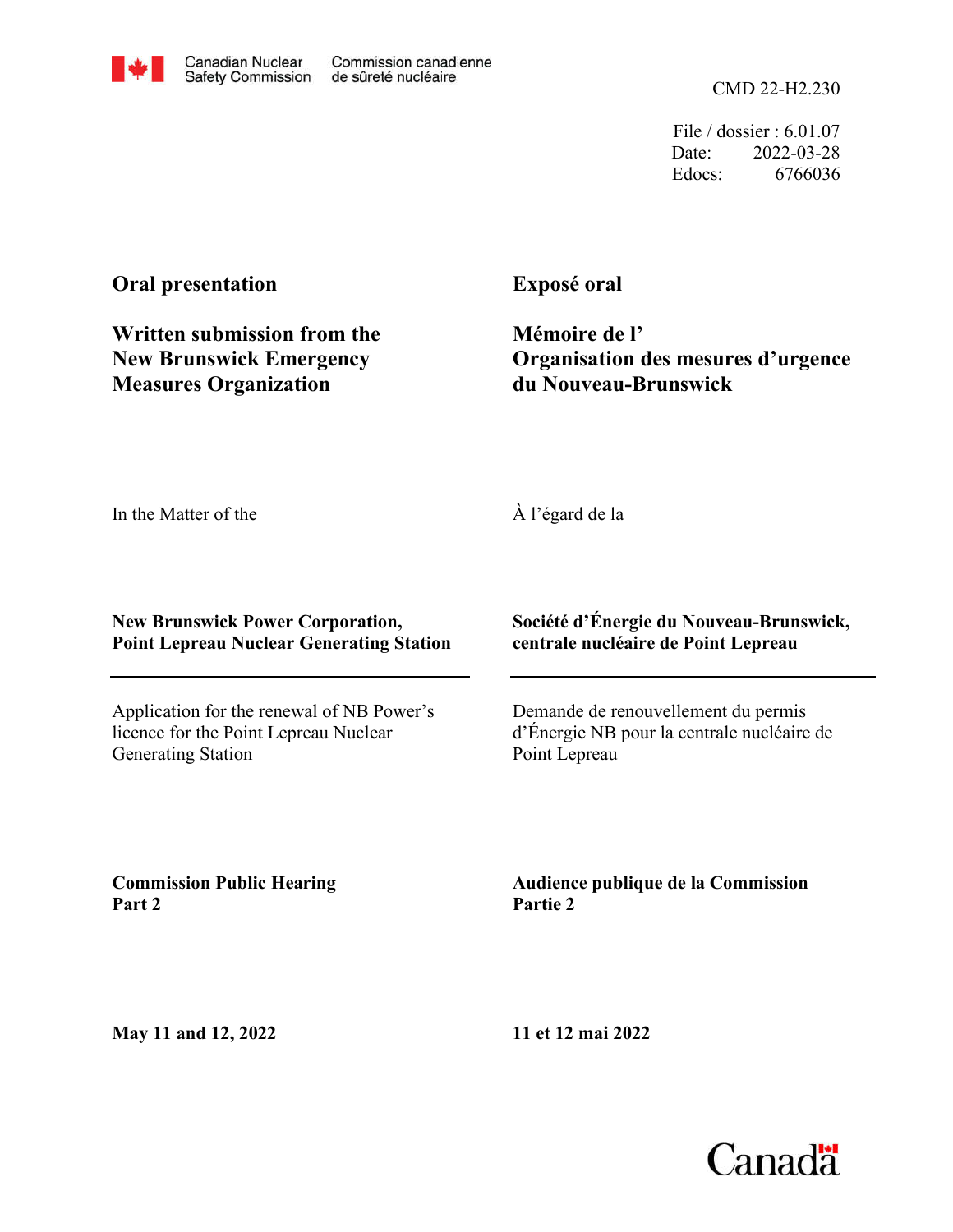## **March 28, 2022**

Commission Secretariat- Registrar Canadian Nuclear Safety Commission 280 Slater Street, P.O. Box 1046 Ottawa, ON K1P 559 [interventions@cnsc-ccsn.gc.ca](mailto:interventions@cnsc-ccsn.gc.ca)

## **Subject: Application by NB Power for Renewal of the Point Lepreau Nuclear Generating Station Power Reactor Operating License**

Commission Secretariat-Registrar:

This purpose of this letter is to request permission to participate in person in the upcoming public hearing on the renewal of the NB Power operating license for the Point Lepreau Nuclear Generating Station.

The presentation on behalf of New Brunswick Emergency Measures Organization (NBEMO) will include:

1. An overview of the Point Lepreau Nuclear Off-site Emergency Plan, and associated arrangements.

The Point Lepreau Nuclear Off-site Emergency Program leverages mature and proven capabilities that can be mobilized in a quick and coordinated manner to deal with any contingency at the Point Lepreau Nuclear Generating Station.

We have a collaborative and constructive working relationship with the licensee, at various levels, with shared governance and executive level accountability for program.

We have considerable practical experience working with NB Power in all areas,

Including: Continuity of Operations, Transmission and Distribution restoration operations,

dam operations, water level and flow forecasting along with critical infrastructure protection.

We have demonstrated our preparedness and have made continual enhancements to our operational readiness through the successful conduct of Synergy Challenge 2018 and 2021, which helped exercise all aspects of our emergency program.

In summary, our program is built on the following foundations:

- a sound basis in legislation and regulations;
- a robust executive level governance and accountability framework integrated
- across the whole of government;
- an institutional commitment to program rigour, transparency and continual improvement;
- proven competence in managing complex emergencies;